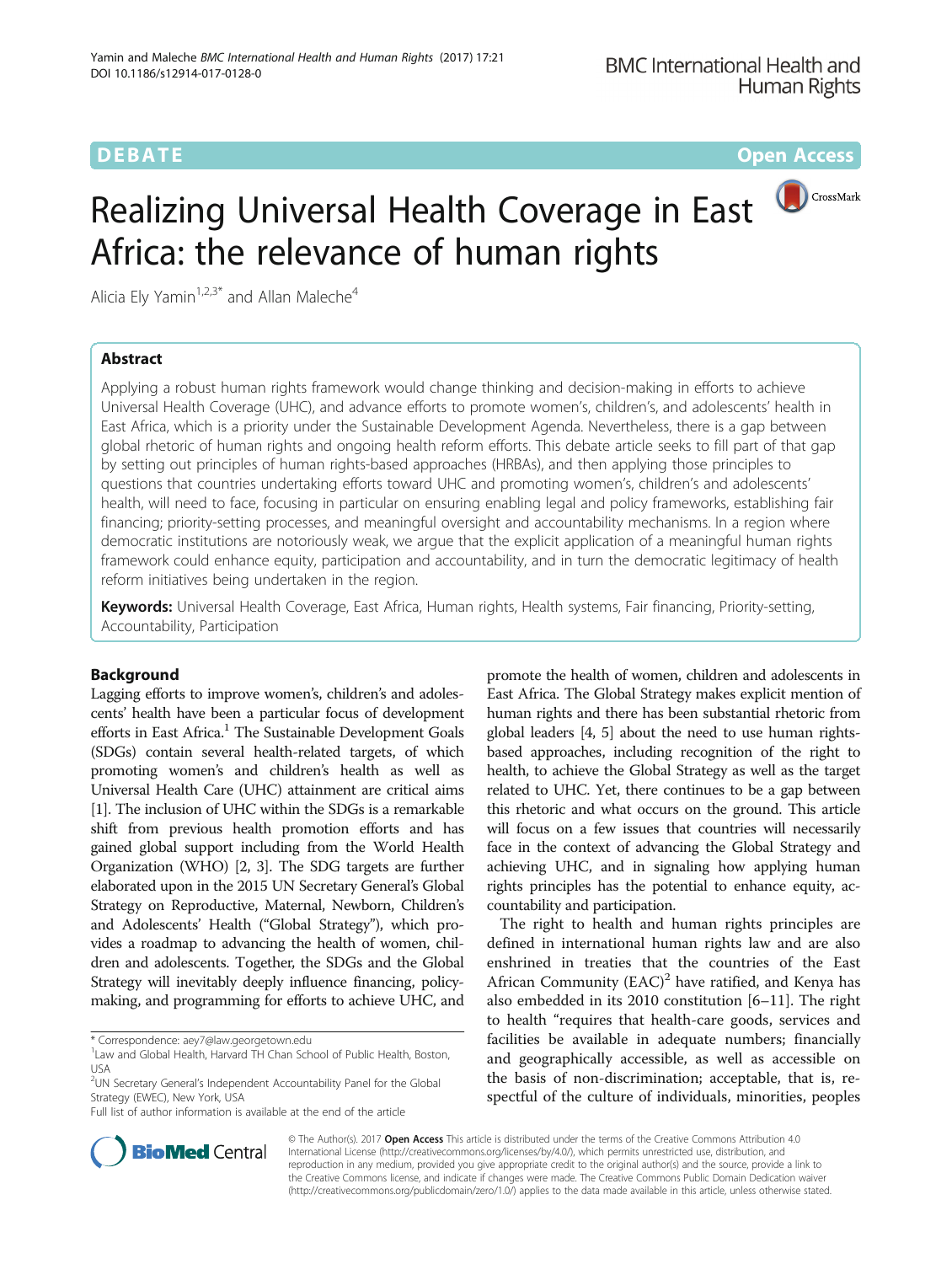and communities and sensitive to gender and life-cycle requirements; and of good quality" [\[7](#page-7-0)]. UHC is a crucial aspect of realizing the right to health, but "not all paths to universal health coverage are consistent with human rights requirements" [[5, 7, 10, 12\]](#page-7-0).

The importance of human rights is increasingly cited in relation to health in the development agenda [\[7](#page-7-0)]. The UN Secretary General's Global Strategy on Reproductive, Maternal, Newborn, Children's and Adolescents' Health (Global Strategy), a strategy to realizing the right to health for women, children and adolescents, is explicitly rooted in a human rights framework [\[13\]](#page-7-0). The 2016 report of the UN Secretary General's Independent Accountability Panel (IAP) on the Global Strategy, created to ensure accountable implementation of the Global Strategy and on which one of these authors sits (self-identifying reference), even sets out an accountability framework based on human rights law  $[14]$ .<sup>3</sup> Yet, there remains a disconnect between this global rhetoric and the national realities of health reform initiatives in the region.

A human rights-based approach (HRBA) goes beyond the right to health and utilizes "human rights standards contained in, and principles derived from, the Universal Declaration of Human Rights and other international human rights instruments" to guide analysis and policy, legislation, programming, and evaluation and monitoring [[8, 9](#page-7-0), [15](#page-7-0)–[18](#page-7-0)]. "Among [the] human rights principles are: universality and inalienability; indivisibility; interdependence and inter-relatedness; non-discrimination and equality; participation and inclusion; accountability and the rule of law" [\[8](#page-7-0), [9, 15, 16](#page-7-0)]. A human rights-based approach also "contributes to the development of the capacities of 'duty-bearers' to meet their obligations and/or of 'rights-holders' to claim their rights" [\[8](#page-7-0), [9](#page-7-0), [15](#page-7-0)–[18](#page-7-0)]. As Sanghera et al. explain in respect of the new Global Strategy: "A human rights based approach is based on accountability and on empowering women, children, and adolescents to claim their rights and participate in decision making, and it covers the interrelated determinants of health and wellbeing. [It] promotes holistic responses, rather than fragmented strategies, and requires attention to the health needs of marginalised and vulnerable

populations [\[13](#page-7-0)]." In this debate article, we set out how meaningfully applying these principles of human rights would change thinking and decision-making in efforts to achieve UHC and other targets related to the Global Strategy in East Africa in four specific domains: ensuring enabling legal and policy frameworks; establishing fair financing; democratizing priority-setting processes; and strengthening meaningful oversight and accountability [[19, 20\]](#page-7-0). These four domains are derived from international human rights law relating specifically to the right to health [\[8](#page-7-0)–[11\]](#page-7-0), principles of international human rights law more broadly [\[8, 9, 15](#page-7-0), [16](#page-7-0)], interpretative guidance on aspects of the right to health [\[7](#page-7-0), [21\]](#page-7-0), and intergovernmental guidance on applying a human rights-based approach to policy, legislation and programming [\[16\]](#page-7-0). In a region where democratic institutions are notoriously weak, we argue that the application of a robustly understood human rights based approach (HRBA) could enhance equity, transparency and accountability, and in turn the legitimacy of health reform initiatives being undertaken in the region (Fig. 1).

## Context

In addition to having fragile democratic institutions, the East African region has some of the worst health statistics in the world, as well as some of the highest rates of income poverty [[22, 23](#page-7-0)]. For example, WHO estimates maternal mortality ratios (MMRs), which reflect the functioning of health systems as well as the status of women in society, at 710 per 100,000 live births for Burundi, Kenya at 510, Rwanda at 290, Uganda at 343 and Tanzania at 398, compared to the global average of 221 in 2015 [\[24](#page-7-0)]. The interventions that might address these elevated MMRs, including skilled birth attendance (SBA), remain low in across the region, and as low as 43% in Kenya [\[25\]](#page-7-0). Furthermore, not only do other basic indicators of health system functioning such as infant mortality rates also remain high, and rates of noncommunicable diseases are exponentially growing in the region while health systems struggle to address basic health conditions [\[26, 27\]](#page-7-0). Underpinning these dismal statistics and contributing to unmet population needs is

4 Proposed Domains for Examining Application of a Human Rights-Based Approach In East African Efforts to Achieve UHC and Advance the Global Strategy Ensuring enabling legal and policy frameworks; 1)  $2)$ Establishing fair financing; 3) Democratizing priority-setting processes; and 4) Strengthening meaningful oversight and accountability. Fig. 1 Four proposed domains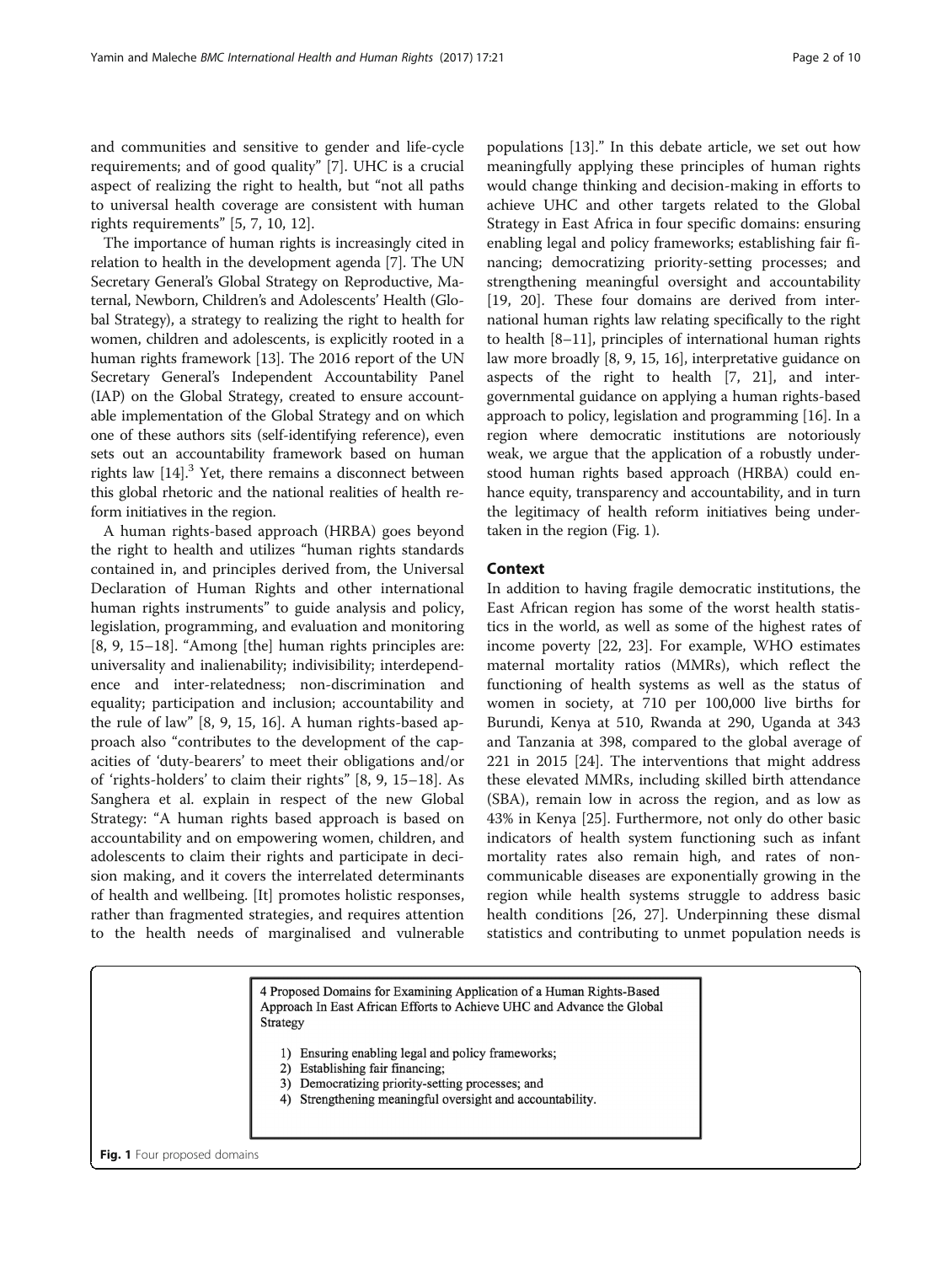the lack of a skilled, trained health care workforce that enjoys decent work standards and basic labor protections. The region experiences the most severe needsbased shortage of health care workers in the world, with only 1.9 total health care workers for every 1000 population [\[28\]](#page-7-0). WHO has forecasted this shortage to worsen between 2013 and 2030 [[13\]](#page-7-0).

As elsewhere, health systems in East Africa reflect historical and economic patterns of privilege, as well as social values [\[29](#page-7-0)]. Formal health systems in the region were established as part of colonial governance, with an enormous role of parochial institutions delivering health care as charity [[30](#page-7-0), [31](#page-7-0)]. These institutions still provide over 50% of care in the region [\[32\]](#page-7-0). Beginning in the 1980s and 1990's, HIV/AIDS took an enormous toll on the region [[33](#page-8-0)]. Vertical programs such as the United States President's Emergency Plan for AIDS Relief (PEPFAR) or the Global Fund to fight AIDS, Tuberculosis and Malaria, as well as additional vertical programs targeted at other Millennium Development Goal (MDG) indicators, such as skilled birth attendance, did little to improve overall systems' functioning, given that background conditions, including infrastructure and referral networks, were deeply unequal and fragile [[34](#page-8-0)]. Along with narrow, targeted programs, the MDGs encouraged a technocratic, "apolitical" view of development, focused on efficiency of narrow outcome measures [[35](#page-8-0), [36](#page-8-0)]. Moreover, by 2010, the UN acknowledged that there was a lack of accountability in many countries' efforts to meet MDGs 4 and 5, relating to maternal and child health, respectively, and the UN Secretary General launched the first Global Strategy on Women's and Children's Health, which was then expanded and made more robust in 2015 with the second Global Strategy on Women's, Children's and Adolescents' Health to accompany the SDGs [\[37](#page-8-0)–[39](#page-8-0)].

East Africa is rightly a focus for development partners concerned that weak health and demographic policies will hinder possibilities for economic growth. Health is also a priority area for regional cooperation among the five member states of the EAC. However, we argue here that technocratic approaches alone are unlikely to shift the underlying political determinants of health that hamper both the region's development, and the possibility for the health system to perform the functions it should in the construction of inclusive citizenship [\[40\]](#page-8-0). The rest of this article sets out four ways in which applying a robust human rights framework would change thinking and decision-making about health reform on the path to UHC, and in turn in advancing women's, children's and adolescent's health.

### Enabling legal and policy frameworks

Health systems are inexorably governed by legal and policy frameworks, despite too little attention being paid to

these in conventional "systems thinking" [[41](#page-8-0), [42\]](#page-8-0). Indeed, legal frameworks function as social—and political—determinants of health more broadly by establishing the parameters of people's entitlements, the responsibilities of different levels of government and the regulation of private actors, among other things. Laws structure the institutions that provide goods and services. Laws and policies also establish social norms that invariably affect health (e.g., criminalization of sodomy or IV drug use), which reflect narratives of equal concern and respect, or do not [[20\]](#page-7-0).

The new Global Strategy explicitly calls for multisectoral approaches in planning [[43\]](#page-8-0). In that context, applying an HRBA first makes the legitimacy of the normative framework for health directly relevant to health reforms. An HRBA requires situational analyses with respect not just to epidemiological or demographic conditions, but also laws, when health sector reforms are undertaken or health policies/directives are adopted. Second, HRBAs provide criteria, including fundamental commitments to dignity (e.g., bodily integrity and informed consent) and equality/non-discrimination by which to assess proposed or existing laws in relation to health.

The 2015 High Court of Kenya's judgment on the constitutionality of the so-called "Uhuru's HIV List" is a clear example of how the application of human rights principles could enhance the validity of laws and policies adopted in relation to health. In that case, a directive was issued by the President Uhuru Kenyatta to all County Commissioners to collect data on all schoolgoing children living with HIV/AIDS. The Court found that the directive violated children's rights to privacy, among other things. The Court ruled that the directive and actions taken under its direction violated the Constitution, but refrained from mandating the government to adopt a certain policy or protocols that met specific criteria [\[44](#page-8-0)]. Moreover, as the directive had begun to be implemented, there were already children who had been harmed, and for these children the court ruled that the government must de-identify the data in such a way so that it did not link a child to their HIV status.

Such harms can be avoided when the validity of legal frameworks are considered from the outset of policymaking. For example, the development of the East African Community HIV and AIDS Prevention and Management Act of 2015 provides an illustration of a legal framework that was developed using an HRBA and which seeks to promote the rights of persons living with or affected by HIV, even overriding national laws that contain discriminatory clauses [\[45](#page-8-0)]. The inclusive and democratic process for developing the law, which took 7 years of extensive consultations with stakeholders, including persons living with HIV, sex workers, men who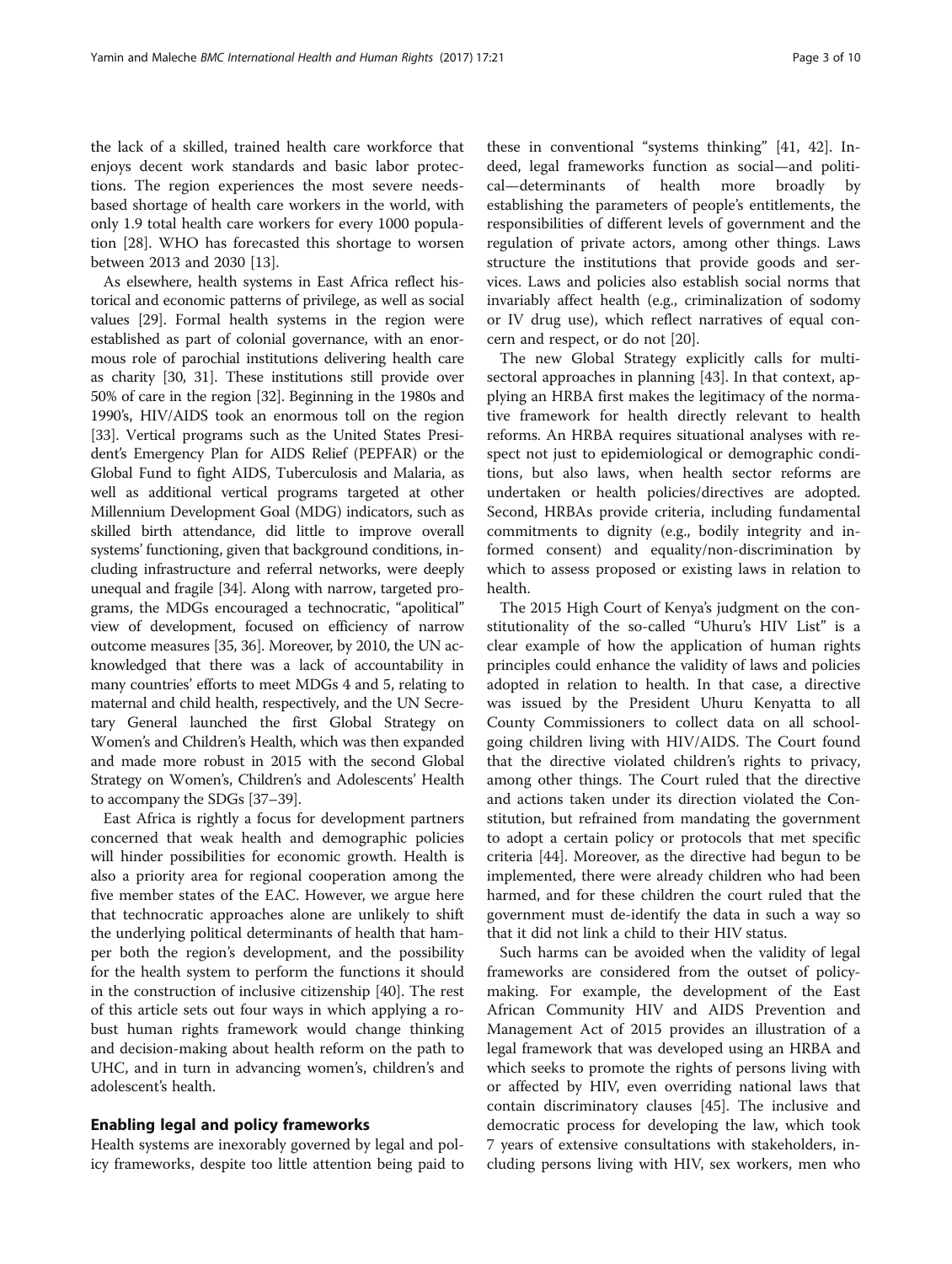have sex with men (MSM), drug users, health care workers, parliamentarians, civil society groups and religious leaders, not only exemplifies how HRBAs promote concern for and empower marginalized communities. From the perspective of health policy and governance, the process was critical to both the law's legitimacy as well as that of the programs that were launched within its parameters.

# Fair financing

The UN Committee on Economic, Social and Cultural Rights, which interprets the core formulation of the right to health under international law, calls for national governments to ensure that health facilities, goods, and services are, among other things, physically accessible and affordable on the basis of non-discrimination [\[8](#page-7-0)]. As both scholars and WHO Task Forces have pointed out, non-discrimination and equity in access to services requires equity in financing [[46](#page-8-0), [47](#page-8-0)]. According to WHO, "UHC is centrally concerned with both access to services and financial risk protection… progress toward UHC therefore requires reform of the health financing system" [[47\]](#page-8-0).

Indeed, it is now widely accepted that equity in access, as required under the right to health, can only be met if financing is equitable [[7, 8, 20,](#page-7-0) [48, 49\]](#page-8-0). There is a governmental obligation not to treat people in accordance to their ability to pay, but in accordance to the needs that must be met to enable lives of dignity [[47, 48](#page-8-0), [50](#page-8-0)]. The UN Committee that provides interpretations the right to health under the International Covenant on Economic, Social and Cultural Rights (CESCR and ICESCR, respectively) has noted that equity demands that poorer households should not be disproportionately burdened with health expenses as compared to richer households [[8\]](#page-7-0). The UN Special Rapporteur on the right to health explains, "Universal health coverage consistent with the right to health requires establishing a financing system that is equitable and pays special attention to the poor and others unable to pay for health care services, such as children and adolescents" [[7\]](#page-7-0).

Although all needs cannot be met in any health system, and many cannot be met immediately but only progressively in the contexts of East Africa, defining the contours of what the government is responsible for providing as an entitlement—as part of a right to health –calls for a fair process for meeting population health needs that does not rely solely on market mechanisms that would disproportionately burden and exclude the poor [[47, 48, 51\]](#page-8-0). Indeed, a robustly understood HRBA requires substantial solidarity in financing, which in turn requires redistribution to level the playing field, and given their importance in the context of East Africa, effective regulation of private actors, as called for by CESCR: "States parties should … ensure that the private business sector … considers the importance of the right to health in pursuing their activities" [\[8](#page-7-0)].

Establishing fair financing would require tectonic shifts to the health reforms being undertaken in the region. As it stands, given the extremely low tax base common throughout the region, relying on preexisting employment schemes would undermine efforts at fair financing. In the EAC, only 36% of health care funding comes from domestic sources composed of 20% from the member states and 16% from private insurance. The remaining 63% of funding comprises 28% from out-ofpocket spending, and 35% from external sources [[52](#page-8-0)].

The risk pooling pre-payment schemes that are being designed as statutory deductions for those who are registered with national health insurance schemes, heavily target those in formal employment while making little effort to address individuals employed in the informal sector [[53\]](#page-8-0). Yet, in Uganda an estimated 30% of workers are in the formal sector [\[54\]](#page-8-0); in Kenya only an estimated 18% of people in the labor force are in the formal sector [[55\]](#page-8-0); and in Rwanda an estimated 33% of employees are in the formal sector [[56\]](#page-8-0). Thus, access to care for those employees—and for their children and dependents—is based not on need but on one family member's employment status and insurance coverage, a situation which has been found to contravene constitutional and other commitments to equality by courts as well as government policy makers in other regions [[50](#page-8-0), [57](#page-8-0)].

In terms of external sources, the Global Financing Facility (GFF) has provided a \$30 million grant for Reproductive, Maternal, Newborn, Child and Adolescent Health (RMNCAH) to Uganda, constituting 7% of total government health spending [[58](#page-8-0)], a \$40 million grant for RMNCAH to Kenya [\[59](#page-8-0)], and a \$40 million grant for RMNCAH to Tanzania [[60\]](#page-8-0). But it should be noted that targeted aid efforts do not obviate the need for more robust and equitable domestic financing. Further, in the past aid aimed at abolishing users' fees to expand maternal-child services for indigent patients in several East African countries have produced perverse effects in practice when policies have not been aligned with programs, and where health facilities are often not wellequipped or staffed to deal with the increase in number of patients, compromising the quality of services rendered [[61\]](#page-8-0). For example, in 2015, the High Court of Kenya addressed discrimination and abuses experienced by women in public maternity hospitals, and ordered compensation for two women who were unconstitutionally detained at the Pumwani Maternity Hospital for inability to pay despite the policy of free maternal care [\[62\]](#page-8-0).

Indeed, there is a substantial risk in East Africa that UHC may devolve into coverage that does not translate into equal effective access to care in practice, unless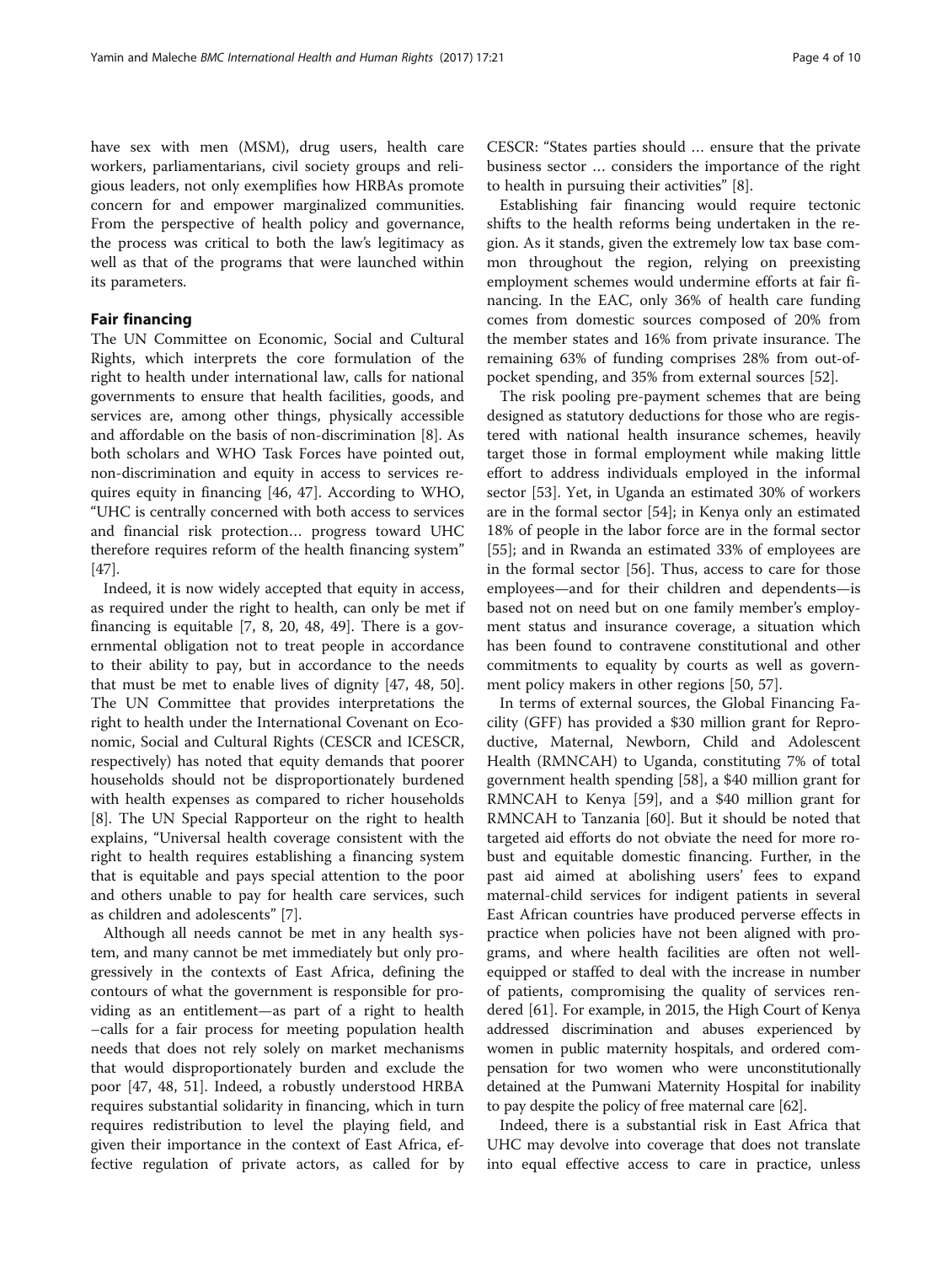greater attention is paid to fair financing. Adopting an HRBA provides principles to guide such a process.

#### Priority setting: process and criteria matter

To advance the Global Strategy, and to achieve UHC, which is SDG Goal 3.8, countries in the region, as elsewhere, will need to make important choices. While the right to health requires states to pursue the highest attainable standard of health, it does not eliminate the need for states, rich and poor, to make choices about how to finance and what to finance within the health system. The right to health does require the process and criteria for priority setting to be equitable, nondiscriminatory, participatory, accountable and transparent [[8, 20\]](#page-7-0).

First, states need to define which services they consider as priorities, which involves difficult trade-offs. For example, priority may be placed upon costeffectiveness of interventions, but also may target severe diseases or disadvantaged populations, and should provide financial risk protection from the impoverishing impact of ill-health. Countries will need to establish such a list of priority services, and periodically update it every few years [[47\]](#page-8-0).

Second, countries in the region will need to make choices regarding the implementation of priorities, as illustrated in Fig. 2 [\[63](#page-8-0)]. Governments have limited pooled funds for health care, so in moving towards UHC governments will have to consider 1) whether to expand coverage to those currently not covered, 2) what proportion of the costs to cover, and 3) which services to cover.

Here, governments can choose to include more priority services in the essential package, or expand coverage of existing priority services to non-covered populations, or reduce out-of-pocket payments for existing priority services. Embracing and pursuing the Global Strategy does not obviate the need for such trade-offs. For example, countries may need to choose between increasing the coverage of skilled birth attendance to all rural



populations, or reducing copayments for antibiotic treatment of children with pneumonia. "The option they choose to do first may have far-reaching consequences for the level and distribution of health in the country, and of financial risk protection. Countries need to address these decisions on a recurrent, ongoing, basis" [[64](#page-8-0)].

If health is considered a right, either under the Constitution or legislation, and the health system is understood as part of democratic governance in an HRBA, these questions are not merely technical ones, but require ensuring that citizens are active participants in the decisions that affect their health, including the definition of the contours of what their right to health includes [\[7](#page-7-0)]. Thus, to the extent possible, priority setting cannot be done merely on the basis of credible clinical and costeffectiveness evidence, but must entail a legitimate democratic process. [\[8](#page-7-0), [51\]](#page-8-0). As stated in the MDG Task Force on Child and Maternal Health, "Health claims—claims of entitlement to healthcare and enabling conditions—are assets of citizenship. Their effective assertion and vindication through the operation of the health system helps build a human rights culture and a stronger, more democratic society" [\[65](#page-8-0)].

Yet, governments in the East African region have not demonstrated openness to meaningful citizen participation in setting priorities UHC. For example, REACT, an EU funded five-year intervention that described and evaluated district-level priority-setting upon in one district each in Tanzania, Kenya and Zambia found "a high need to promote new approaches to priority-setting processes that take into account" "a broader range of relevant values, such as trust, equity, accountability and fairness" [\[66](#page-8-0)].

As scholars have pointed out at the global level, "sexual and reproductive rights may be systematically neglected in many essential service packages" [\[67](#page-8-0)]. But even those exercises intended to set priorities under the Global Strategy in the region have not been subject to robust participation. For example, "consensus-building exercises" in Uganda appear to have presented "consultations" on a predetermined package of "low-cost" interventions including voucher projects and results-based financing, which allowed the government to "complete key strategies in time" for the GFF investment deadline [[68](#page-8-0)]. Similarly, Tanzania has adopted priorities without meaningful citizen participation [[69\]](#page-8-0). Yet, such decisions as placing priority upon the "development of a systematic scale-up plan for long-acting and permanent family planning services to ensure marginalized groups are reached" affect people's most intimate decisions about their life plans and reproductive lives, and therefore their dignity. In an HRBA, such priority-setting would require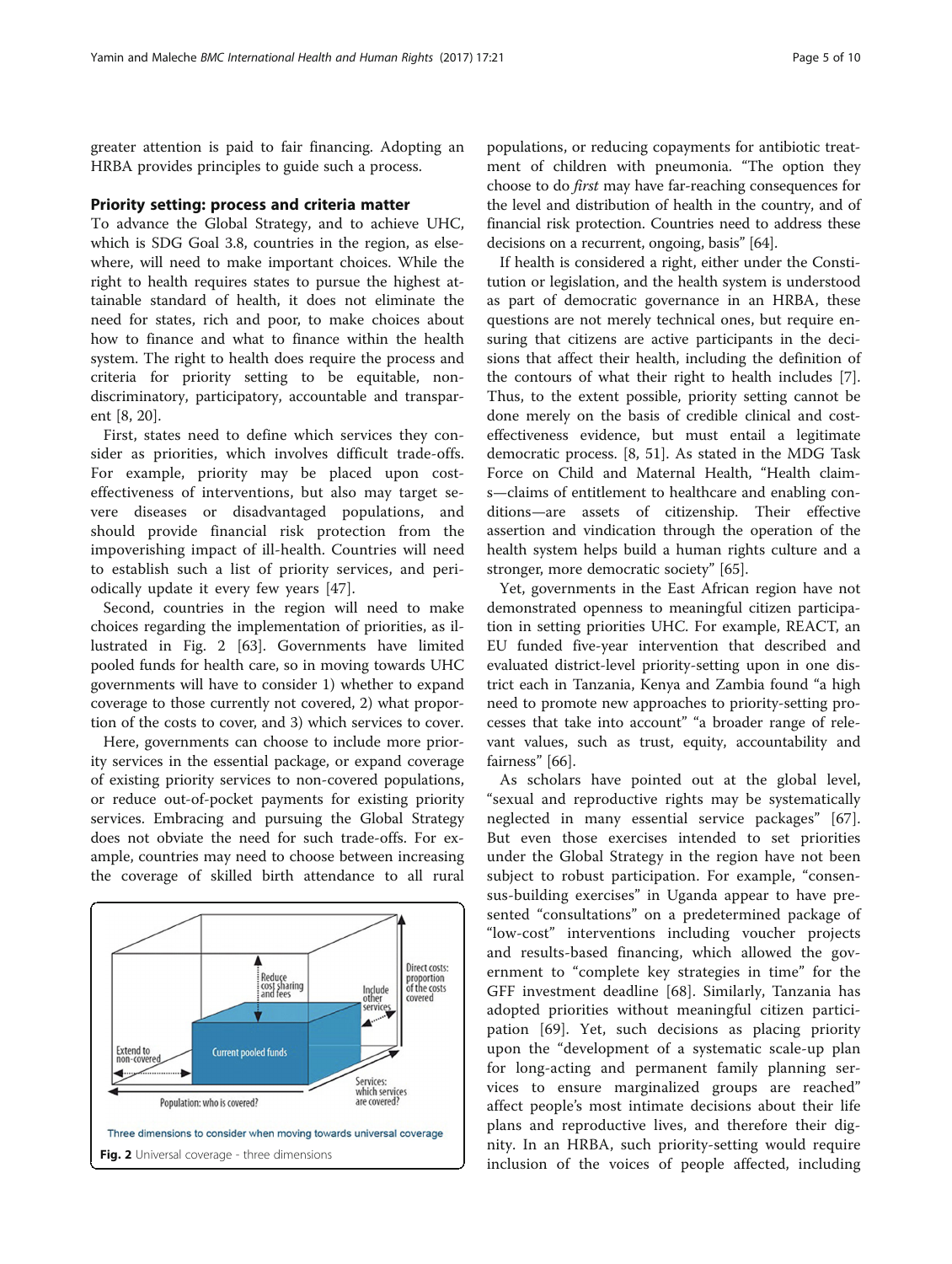marginalized and vulnerable populations, such as people living with HIV, and persons with disabilities.

Admittedly, incorporating processes that enable people to meaningfully participate in some of the ranking and criteria for priorities (not choosing individual services) is time-consuming, expensive and extremely challenging, given information asymmetries and diverse interests in the health sector. Indeed, "governments by discussion" are never easy, as philosophers from the Greeks to John Stuart Mill realized [[70, 71\]](#page-8-0). Yet, these processes are both necessary from a principled approach to human rights, and are more likely to result in decisions that are more socially legitimate. The WHO has reported that participation of women in the design, implementation, management and evaluation of community health systems is associated with "improved health and healthrelated outcomes," including significant improvements in mortality rates for children and positive outcomes for contraceptive use and service uptake [\[72](#page-8-0)].

Small-scale examples from the region show the transformative potential of meaningful participation in HRBAs. For example, in 2015, the Commission for the Implementation of the Constitution in Kenya conducted a participatory research and implementation project that entailed multi-stakeholder workshops, in-depth surveys with users, and capacity-strengthening with providers over months. It resulted in revised service charters in the three counties, greater capacity of providers as well as awareness of patients' rights, and a blueprint for further steps based on the granular realities of each specific context [\[73](#page-8-0)].

# Oversight mechanisms: from monitoring and review to meaningful accountability

Accountability is perhaps the sine qua non of an HRBA [[13,](#page-7-0) [74\]](#page-8-0), and what sets it apart from other approaches to global health focused on equity. Human rights identifies health system users as active claims-holders and governments and other actors as duty-bearers. Monitoring efforts to assess effectiveness, with reliable and, to the extent possible, disaggregated data (to reveal disparities, and potential discrimination) is essential to enabling accountability. Yet monitoring data alone is insufficient; oversight mechanisms are needed to regulate power imbalances that plague the sector.

The accountability framework adopted by the UN Secretary General's Independent Accountability Panel for the Global Strategy illustrates how monitoring, review, action, and remedies all form part of an HRBA to accountability, as shown in Fig. 3 [\[14](#page-7-0)]. Drawing from authoritative interpretations of international law [\[8, 9](#page-7-0), [75\]](#page-8-0), the monitor, review, action and remedy framework operates at both the national level, but also at the regional or international level [[14\]](#page-7-0).



In addition to monitoring data, the IAP framework calls for a process of continuous review at both the local and global levels, by actors ranging from independent agencies to civil society. It also calls for oversight institutions to act in response to the review mechanisms by enforcing sanctions and providing incentives dependent upon compliance. Finally, it calls for remedies in the form of political action, social engagement, and judicial enforcement of healthrelated rights [[76](#page-8-0)]. These actors, including parliamentary bodies, independent judiciaries and national human rights institutions with appropriate mandates and capacity, all can and should play key roles in ensuring that the health system is enshrining the normative commitments to equal dignity set out in international human rights law and national constitutions—in both law and practice [[76](#page-8-0)].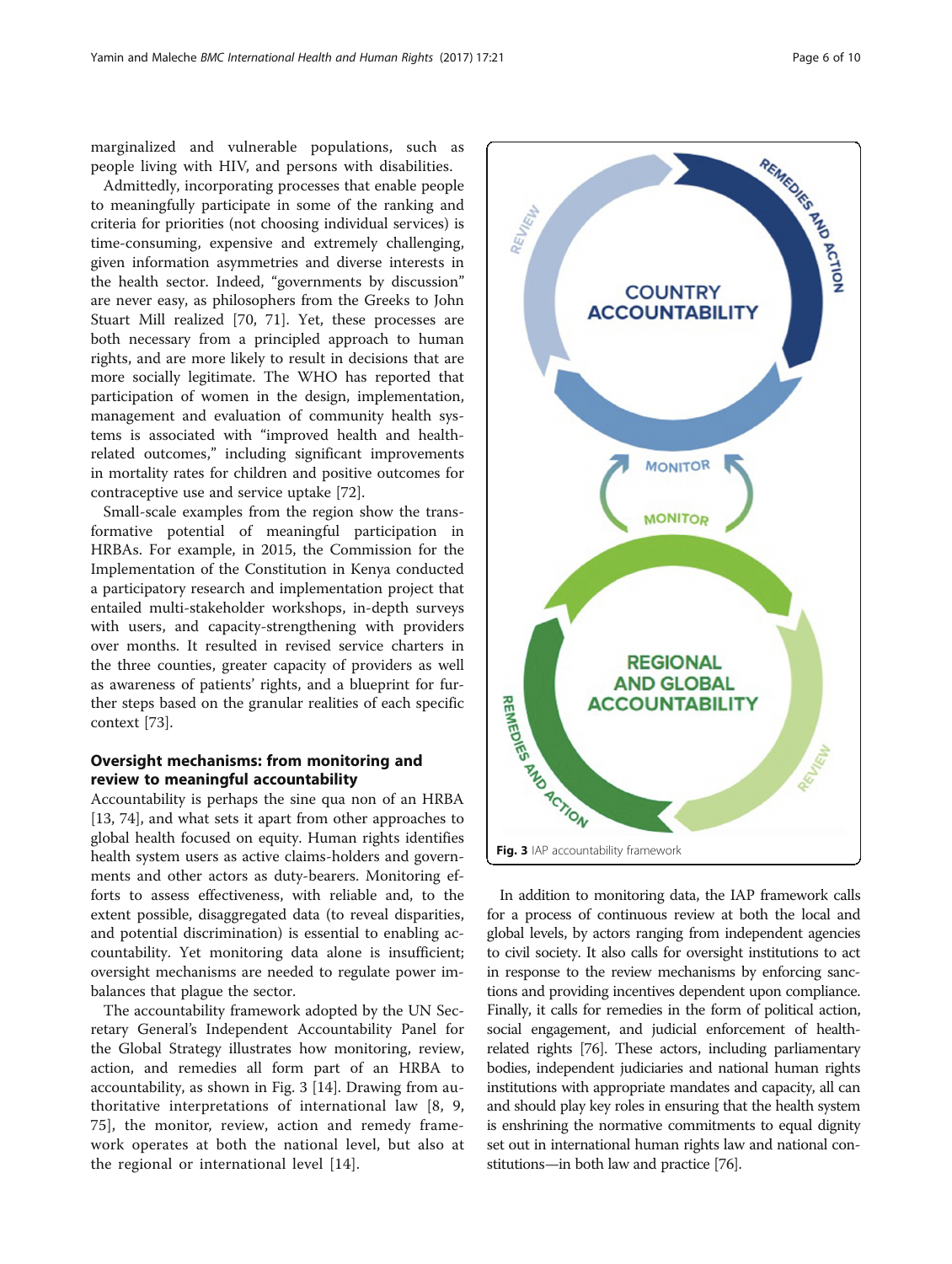In particular, independent judiciaries can play important roles in ensuring the values reflected in health systems are consistent with democratic commitments, and that health systems are understood as subject to the rule of law [[20](#page-7-0), [77](#page-8-0)]. Courts in the region are indeed already playing this role to some extent, which can re-orient norms and policies. For example, as mentioned above, a 2015 High Court of Kenya's judgment ordered an end to discrimination and abuses experienced by women in public maternity hospitals, and compensation for two women who were unconstitutionally detained at the Pumwani Maternity Hospital for inability to pay [\[62](#page-8-0)]. In a 2016 case in Uganda, concerning the failure of the Mulago National Referral Hospital to protect mothers from having their babies stolen, the High Court of Uganda ordered access to civil society to monitor implementation of orders and make reports to the Court [\[78\]](#page-8-0). In a 2011 case in the Constitutional Court of Uganda, the court found that access to obstetric care services and human resources for maternal health constitute a part of the right to life guaranteed in Article 22 of Uganda's Constitution [[79](#page-8-0)].

Such remedies should not be confused with addressing malpractice; they are institutional remedies that are essential to not merely sanction violations but to prevent future abuses, ensure fidelity to constitutional and international norms, and subject health policies and programs to independent scrutiny of reasonableness. Requiring governments to publicly justify policies, and whether they are implemented appropriately, is as essential in health systems as in any other area of democracy [[80](#page-8-0)].

### Conclusion

There is increasing rhetoric about the importance of human rights to achieving the Global Strategy and the SDGs relating to health at global levels. Governments in East Africa are also acknowledging the link between health and rights [[81\]](#page-8-0). Yet there continues to be a gap between this rhetoric and the reality of what applying human rights to efforts to achieve UHC would entail, and there is a real risk that the increased rhetoric of human rights replaces meaningful rights-based action.

We have argued here that rights are fundamentally about the regulation of power, and to understand health as a right is to understand that patterns of health and ill-health require democratic controls over power as they do in other arenas. Within the scope of this article it has not been possible to consider every aspect of HRBAs but specifically, we have argued that legal and policy frameworks play a critical role in establishing parameters for people to exercise their health-related rights and should be incorporated into multi-sectoral planning and situational analyses. Second, if health is a right, fair financing needs to divorce meeting essential health needs necessary for people's dignity from ability to pay, which will require substantial reorientation of financing plans for the region. Third, meaningful participation in an HRBA requires stakeholders to be involved in voicing their needs when priorities are set, and the contours of essential packages and health reforms are undertaken. Finally, oversight mechanisms should include not only monitoring and evaluation within the health sector, but also meaningful remedies that call for greater public justification and accountability with respect to fundamental normative commitments as well as alignment of programmatic practice with policies and laws.

The EAC's "Open Health Initiative"—aimed at harmonizing the health systems of member countries to promote UHC—provides an ideal opportunity for policy makers to create broader dialogues about the role of health systems in fostering better democratic governance [[82, 83\]](#page-9-0). Policy makers at the EAC and national level, together with development partners, can enhance the equity, transparency and accountability of ongoing health reforms, as well as their democratic legitimacy, by taking human rights principles seriously. But ultimately conquering health rights and constructing inclusive, fair health systems will require ongoing struggle and vigilance by civil society, just as it does elsewhere.

#### **Endnotes**

<sup>1</sup>East Africa is a geographically defined region comprised of up to 20 states located on the East coast of Africa, including at minimum the East African Community states. <sup>2</sup>

 $2$ The East African Community is a regional intergovernmental organization comprised of six member states: Tanzania, Uganda, Burundi, Kenya, Rwanda and South Sudan.

<sup>3</sup>All opinions expressed in this article are personal and do not reflect official positions of the IAP.

#### Abbreviations

CESCR: Committee on Economic, Social and Cultural Rights; EAC: East African Community; GFF: Global Financing Facility; HRBA: Human rights-based approach; IAP: International Accountability Panel; ICESCR: International Covenant on Economic, Social and Cultural Rights; MDG: Millennium Development Goal; MMR: Maternal mortality ratio; MSM: Men who have sex with men; PEPFAR: President's Emergency Plan for AIDS Relief; RMNCAH: Reproductive, Maternal, Newborn, Child and Adolescent Health; SBA: Skilled birth attendance; SDG: Sustainable Development Goal; UHC: Universal Health Coverage; WHO: World Health Organization

#### Acknowledgments

We are grateful for the collaboration with the Christian Michelsen Institute on the project "Rights-based Approaches to Health Service Delivery." Alicia Ely Yamin is deeply appreciative of the invaluable research assistance provided by Angela Duger, Research Associate at the O'Neill Institute for National and Global Health Law, as well as assistance from Eric Friedman and Brenna Gautam on an earlier version.

#### Funding

None.

Availability of data and materials Not applicable.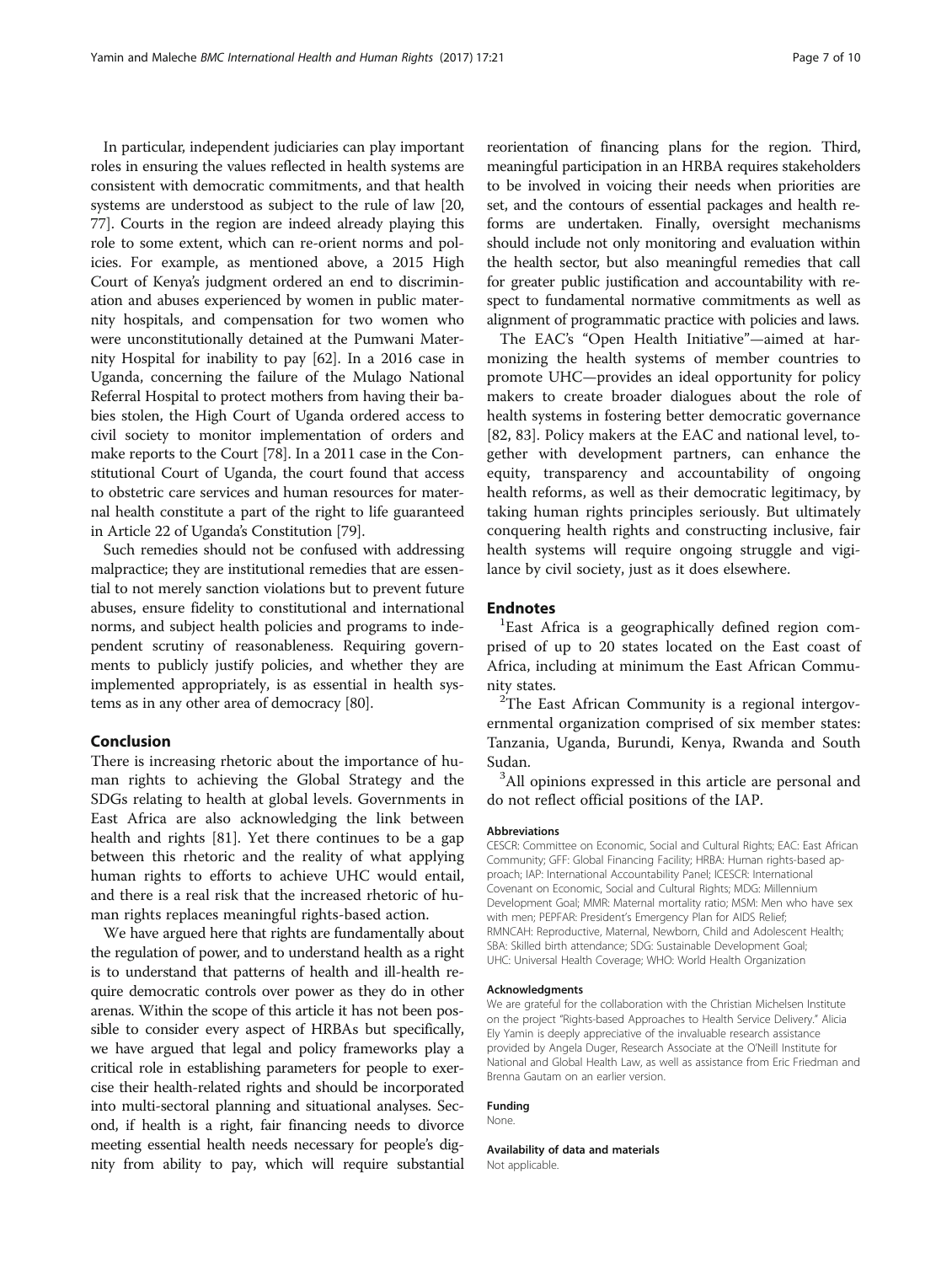#### <span id="page-7-0"></span>Authors' contributions

AEY drafted and revised this article. AM provided information for and contributed to the draft. Both authors have read and approved the final version of this article.

#### Authors' information

Alicia Ely Yamin: Visiting Professor of Law and Director, Health and Human Rights Initiative, O'Neill Institute for National and Global Health Law, Georgetown University Law Center; Adjunct Lecturer on Law and Global Heath, Harvard TH Chan School of Public Health. Panelist, UN Secretary General's Independent Accountability Panel for the Global Strategy (EWEC). NOTE: All opinions expressed are personal and do not necessarily reflect those of the IAP.

Allan Maleche: Human rights lawyer, Executive Director of KELIN, Chair Implementer Group of the Global Fund & Alternate Board Member of the developing country NGO constituency of the Global Fund Board.

#### Ethics approval and consent to participate

Not applicable.

#### Consent for publication

Not applicable.

#### Competing interests

The authors declare that they have no competing interests.

#### Publisher's Note

Springer Nature remains neutral with regard to jurisdictional claims in published maps and institutional affiliations.

#### Author details

<sup>1</sup> Law and Global Health, Harvard TH Chan School of Public Health, Boston, USA. <sup>2</sup>UN Secretary General's Independent Accountability Panel for the Global Strategy (EWEC), New York, USA. <sup>3</sup>Georgetown University Law Center, 600 New Jersey Ave. NW, Washington, DC 20001, USA. <sup>4</sup> Kenya Legal & Ethical Issues Network (KELIN), Geneva, Switzerland.

#### Received: 4 April 2017 Accepted: 21 July 2017 Published online: 03 August 2017

#### References

- 1. General Assembly of the United Nations. Resolution 70/1. Transforming our world: the 2030 agenda for sustainable development. U.N. Doc. A/RES/70/1. UN. 2015.
- 2. World Health Organization. Sustainable development goal 3: health. WHO, 2017. http://www.who.int/universal\_health\_coverage/en/. Accessed 20 July 2017.
- 3. Marie-Paule Kieny, WHO Assistant Director-General, Health Systems and Innovation. Universal health coverage: unique challenges, bold solutions. World Health Organization. 2017. http://www.who.int/mediacentre/ commentaries/2016/universal-health-coverage-challenges-solutions/en/.
- 4. Tedros A. Speech: WHO: appointment of Dr Tedros Adhanom Ghebreyesus as new WHO director-general. 2017. https://www.youtube.com/watch?v= 5oUdOYARcRA. Accessed 23 June 2017.
- 5. United Nations High-Level Working Group on the Health and Human Rights of Women, Children and Adolescents. Leading the realization of human rights to health and through health: report of the high-level working group on the health and human rights of women, children and adolescents. Geneva: World Health Organization; 2017.
- United Nations Office of the High Commissioner for Human Rights. Status of ratification interactive dashboard, ratification of 18 international human rights treaties. United Nations. http://indicators.ohchr.org/. Accessed 2 Feb 2017.
- 7. United Nations Special Rapporteur Dainus Puras. Report by the special Rapporteur on the right to the enjoyment of the highest attainable standard of mental and physical health, Dainius Puras. U.N. Doc. A/71/304. UN; 2016.
- United Nations Committee on Economic, Social and Cultural Rights (CESCR). General comment no 14: the right to the highest attainable standard of health. U.N. Doc. E/C/.12/2000/4. UN. 2000.
- United Nations Committee on Economic, Social and Cultural Rights (CESCR). General comment no. 22 (2016) on the right to sexual and reproductive

health (article 12 of the international covenant on economic, social and cultural rights). U.N. Doc. E/C.12/GC/22. UN. 2000.

- 10. United Nations Committee on the Rights of the Child. General comment no 15: the right of the child to the highest attainable standard of health. U.N. Doc. CRC/C/GC/15. UN. 2013.
- 11. United Nations Committee on the Rights of the Child. General comment no. 4 (2003): adolescent health and development in the context of the convention on the rights of the child. U.N. Doc. CRC/GC/2003/4. UN. 2003.
- 12. World Health Organization. Positioning health in the post-2015 development agenda. WHO discussion paper; 2012. http://www.who.int/ topics/millennium\_development\_goals/post2015/WHOdiscussionpaper\_ October2012.pdf. Accessed 23 June 2017.
- 13. Sanghera J, et al. Human rights in the new global strategy. BMJ. 2015;351: h4184. http://www.bmj.com/content/351/bmj.h4184. Accessed 20 Mar 2017
- 14. Independent Accountability Panel. 2016: old challenges, new hopes accountability for the global strategy for women's, children's and adolescents' health. Independent accountability panel. 2016. http://www.iapreport.org/ downloads/IAP\_Report\_September2016.pdf. Accessed 20 Oct 2016.
- 15. United Nations Development Group. The human rights based approach to development cooperation: towards a common understanding among UN agencies. UN. 2003.
- 16. Office of the United Nations High Commissioner for Human Rights, World Health Organization. Technical guidance on the application of a human rights-based approach to the implementation of policies and programmes to reduce preventable maternal morbidity and mortality. U.N. Doc. A/HRC/ 21/22. UN. 2012.
- 17. United Nations Population Fund. Definitions of rights based approach to development: by perspective. UN. 2003.
- 18. Hamm B. A human rights approach to development. Hum Rights Q. 2001; 23:1005–31.
- 19. Freedman LP. Achieving the MDGs: health systems as core social institutions. Development. 2005;48(1):19–24.
- 20. Yamin A. Taking the right to health seriously: implications for health systems, courts and achieving universal health coverage. Hum Rights Q. 2017;39:341–68.
- 21. United Nations Special Rapporteur Anand Grover. Interim report by the special Rapporteur on the right to the enjoyment of the highest attainable standard of mental and physical health, Anand Grover. U.N. Doc. A/67/302. UN. 2012.
- 22. Elowson C, Lins de Albuquerque A. Challenges to peace and security in eastern Africa: the role of IGAD, EAC and EASF, FOI. Swedish Defense Research Agency. 2016. https://www.foi.se/download/18. 2bc30cfb157f5e989c31188/1477416021009/FOI+Memo+5634.pdf. Accessed 20 Mar 2017.
- 23. United Nations Development Programme. Human development report 2015: work for human development. New York: UNDP; 2015. http://hdr. undp.org/sites/default/files/2015\_human\_development\_report.pdf. Accessed 26 Oct 2016. p. 238–241 (Health Statistics)
- 24. WHO. Trends in maternal mortality: 1990 to 2015: estimates by WHO, UNICEF, UNFPA, World Bank Group, and the United Nations population division. Geneva: World Health Organization; 2015.
- 25. WHO, Regional Office for Africa. Atlas of African health statistics: 2014 health situational analysis of the African region. Brazzaville: WHO, Regional Office for Africa; 2014.
- 26. Schwartz JI, Guwattude D, Nugent R, Kiiza CM, et al. Glob Health. 2014; 10(77) doi:10.1186/s12992-014-0077-5.
- 27. Rubei D, Herrick C, Brown T. The politics of non-communicable diseases in the global south. Health Place. 2016;39:179–87.
- 28. WHO. Global strategy on human resources for health: work force 2030, 2016. http://www.who.int/hrh/resources/global\_strategy\_workforce2030\_ 14\_print.pdf?ua=1. Accessed 26 Mar 2017.
- 29. Coovadia H, et al. The health and health system of South Africa: historical roots of current public health challenges. Lancet. 2009;374(9692):817–34. doi:10.1016/S0140-6736(09)60951-X.
- 30. Biermann W, Wagao J. The quest for adjustment: Tanzania and the IMF, 1980–1986. Afr Stud Rev. 1986;29(4):89–103.
- 31. Nord R, et al. Tanzania: the story of an African transition. Washington: International Monetary Fund; 2009. http://www.imf.org/external/pubs/ft/ books/2009/tanzania/tanzania.pdf. Accessed 2 Feb 2017
- 32. Kagawa RC, Anglenyer A, Montagu D. The scale of faith based organization participation in health service delivery in developing countries: systemic review and meta-analysis. PLoS One. 2012;7(11):e48457. doi:10.1371/journal. pone.0048457.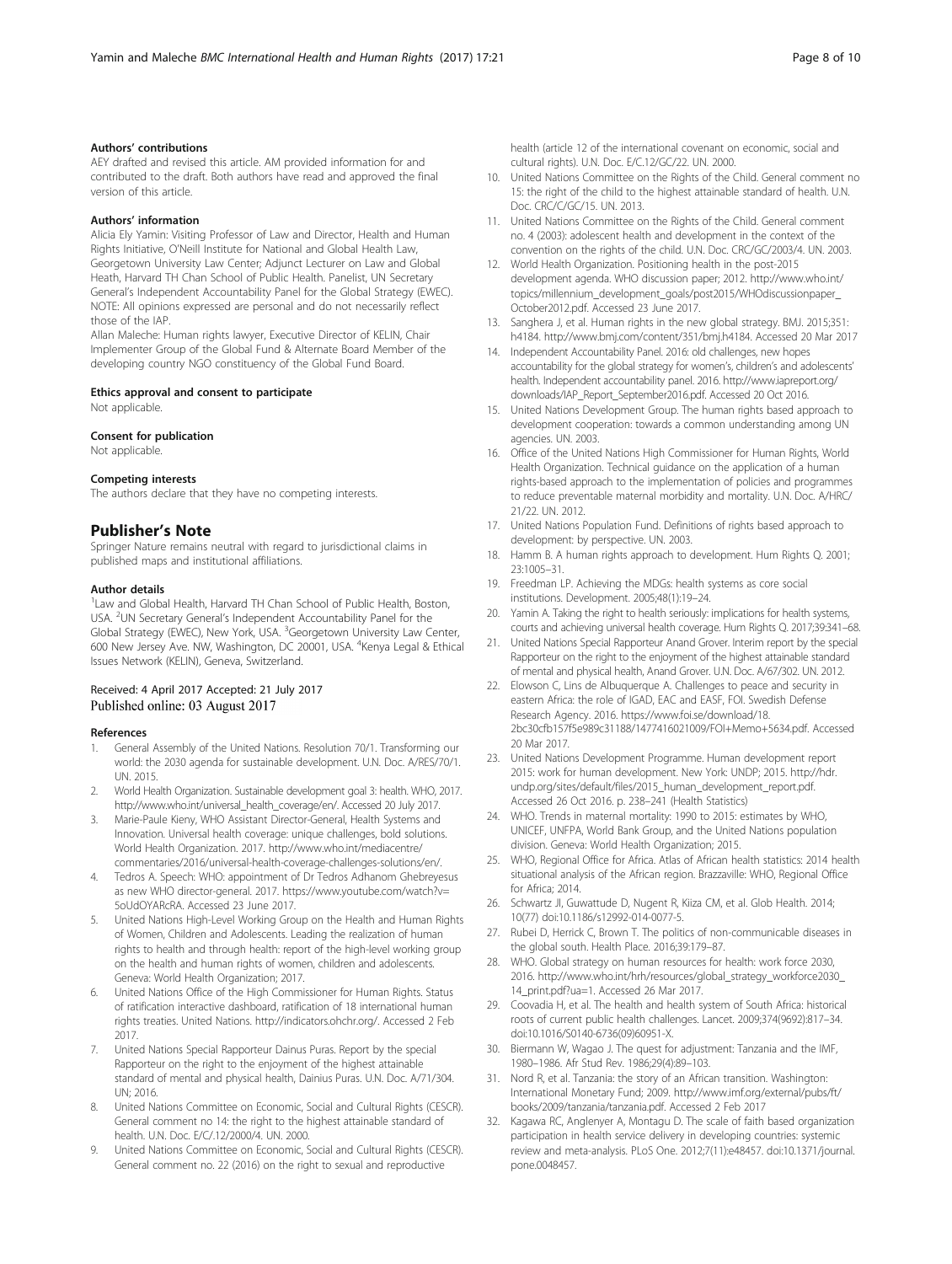- <span id="page-8-0"></span>33. UNAIDS. Getting to zero: HIV in eastern and southern Africa. Geneva: UNAIDS; 2013. https://www.unicef.org/esaro/Getting-to-Zero-2013.pdf. Accessed 2 Feb 2017
- 34. Bendavid E, Bhattacharya J. PEPFAR in Africa: an evaluation of outcomes. Ann Intern Med. 2009;150(10):688–95.
- 35. Lange S. The depoliticisation of development and the democratisation of politics in Tanzania: parallel structures as obstacles to delivering services to the poor. J Dev Stud. 2008;44:1123.
- 36. Fukuda-Parr S, Yamin A, Greenstein J. The power of numbers: a critical review of millennium development goal targets for human development and human rights. J Hum Dev Capabilities. 2014;15:105. 112–114
- 37. United Nations. 2010 UN summit, 2010. http://www.un.org/en/mdg/ summit2010/. Accessed 20 Mar 2017.
- 38. United Nations. Keeping the promise-united to achieve the millennium development goals, 2010. http://www.un.org/en/mdg/summit2010/pdf/ ZeroDraftOutcomeDocument\_31May2010rev2.pdf. Accessed 30 Mar 2017.
- 39. WHO. Global strategy for women's, children's and adolescent's health 2016– 2030. http://www.who.int/life-course/partners/global-strategy/en/. Accessed 20 Mar 2017.
- 40. Ottersen OP, Dasgupta J, Blouin C, Buss P, Chongsuvivatwong V, Frenk J, et al. The political origins of health inequity: prospects for change. Lancet. 2014;383(9917):630–67.
- 41. Kruk M, Pate M, Mullan Z. Introducing the lancet Global Health Commission on quality health systems in the SDG era. Lancet Glob Health. 2017; doi: http://dx.doi.org/10.1016/S2214-109X(17)30101-8.
- 42. Gostin L. Global health law. 1st ed. United States: Harvard University Press; 2014.
- 43. WHO, Global Strategy on Human Resources for Health: Workforce 2030, 2016. http://www.who.int/hrh/resources/global\_strategy\_workforce2030\_ 14\_print.pdf?ua=1. Accessed 26 Mar 2017.
- 44. Kenya Legal and Ethical Network on HIV & AIDS and Others v. Cabinet Secretary Ministry of Health and Others, Petition No. 250 of 2015 [High Court of Kenya], 2016 (Kenya is divided into 47 Counties –similar to states or provinces– where health programs are provided and managed).
- 45. Diwouta C. A comprehensive analysis of the HIV and AIDS legislation, bills, policies and strategies in EAC. Arusha: East African Community Secretariat; 2014. http://www.eannaso.org/index.php/hiv-knowledge-base/doc\_download/ 5-the-eac-hiv-aids-prevention-management-bill-2012. Accessed 2 Feb 2017
- 46. Braveman P. What are health disparities and health equity? We need to be clear. Pub Health Rep. 2014;129(Suppl 2):5–8.
- 47. WHO Consultative Group on Equity and Universal Health Coverage. Making fair choices on the path to universal health coverage. Geneva: WHO; 2014. http://apps.who.int/iris/bitstream/10665/112671/1/9789241507158\_eng. pdf?ua=1. Accessed 26 Mar 2017
- 48. Constitutional Court of the Republic of Colombia, Judgment T-760/08. http://www.corteconstitucional.gov.co/relatoria/2008/T-760-08.htm. 2015. Accessed 26 Mar 2017.
- Yamin A, Norheim O. Taking equality seriously: applying human rights frameworks to priority setting in health. Hum Rights Q. 2014;36:296–324.
- 50. Pharmaceutical Manufacturers Association of South Africa and Another: In re Ex Parte President of the Republic of South Africa and Others (CCT31/99) ZACC 1; 2000 (2) SA 674; 2000 (3) BCLR 241. (25 February 2000).
- 51. Daniels N. Just health: meeting health needs fairly. New York, Cambridge: University Press; 2008.
- 52. East African Community. Situational analysis and feasibility study of options for harmonization of social health protection systems towards universal health coverage in the east African community partner states. Arusha: East African Community; 2014.
- 53. Kimani JK, Ettarh R, Kyobutungi C, Mberu B, Muindi K. Determinants for participation in a public health insurance program among residents of urban slums in Nairobi, Kenya: results from a cross-sectional. BMC Health Serv Res. 2012;12:66.
- 54. International Labour Organization-Department of Statistics. Statistical update on employment in the informal economy. Geneva: International Labour Organization-Department of Statistics; 2012.
- 55. Kenya National Bureau of Statistics. Economic survey 2016. Nairobi: Kenya National Bureau of Statistics; 2016.
- 56. National Institute of Statistics of Rwanda. Labour survey 2016: pilot. Kigali: National Institute of Statistics of Rwanda; 2016.
- 57. Frenk J, Gómez-Dantés O. Ethical and human rights foundations of health policy: lessons from comprehensive reform in Mexico. Health Hum Rights J. 2015;17:31–7.
- 58. World Bank. Uganda project appraisal document. Report no: PAD1794; 2016. 2E5. http://documents.worldbank.org/curated/en/854971471534008736/pdf/ PAD-07182016.pdf. Accessed 27 Mar 2017.
- 59. World Bank. Kenya project appraisal document. Report no: PAD1694; 2016. http://documents.worldbank.org/curated/en/215261467995371106/pdf/ PAD1694-PAD-P152394-IDA-R2016-0122-1-Box396259B-OUO-9.pdf. Accessed 27 Mar 2017.
- 60. World Bank. Tanzania project appraisal document. Report no: 96274-TZ 2015. http://documents.worldbank.org/curated/en/243871468179947102/ pdf/96274-PAD-P152736-IDA-R2015-0121-1-Box391433B-OUO-9.pdf. Accessed 27 Mar 2017.
- 61. Maina B. Medics raise alarm over maternity care. Daily Nation. 2013. http:// www.nation.co.ke/news/Medics-raise-alarm-over-maternity-care−/−/1056/ 1872476/-/view/printVersion/-/8gcs0m/-/index.html. Accessed 10 Aug 2016.
- 62. Millicent Awuor Omuya & Another versus The Attorney General & Another, Petition 562 of 2012 [High Court of Kenya], 7 September 2015.
- 63. WHO. Universal coverage three dimensions. 2017. http://www.who.int/ health\_financing/strategy/dimensions/en/. Accessed 30 Mar 2017.
- 64. Baltussen R, et al. Value assessment frameworks for HTA agencies: the organization of evidence-informed deliberative processes. Value Health. 2017;20(2):256–60.
- 65. Freedman L, et al. Who's got the power? Transforming health systems for women and children. In: UN Millennium Project, Task Force on Child Health and Maternal Health; 2005. http://www.unmillenniumproject.org/ documents/TF4Childandmaternalhealth.pdf. Accessed 27 Mar 2017.
- 66. Byskov J, et al. Accountable priority setting for trust in health systems—the need for research into a new approach for strengthening sustainable health action in developing countries. BioMed Center. 2009;7:23.
- 67. Fried S, et al. Universal health coverage: necessary but not sufficient. Reprod Health Matt. 2013;21:56.
- 68. Global Financing Facility (GFF). The global financing facility: countrypowered investments in support of every woman, every child. Washington, DC: The Global Financing Facility; 2016. p. 15. http://www. globalfinancingfacility.org/img/GFF\_REPORT.pdf. Accessed 30 Mar 2017
- 69. Hurd S, Wilson R, Cody A. Civil society engagement in the global financing facility: analysis and recommendations. In: Global Health Visions and Catalyst for Change; 2016. http://globalhealth.org/wp-content/uploads/ CivilSocietyEngagementintheGFF\_final.pdf. Accessed 3 Feb 2017.
- 70. Mill JS. On liberty. London: Longman, Roberts & Green; 1869. p. 1–44.
- 71. Plato SS. Plato's Parmenides. Berkeley: University of California Press; 2003.
- 72. Bustreo F, et al. Women's and children's health: evidence of impact of human rights. Geneva: WHO Press; 2013. p. 71–3.
- 73. Commission for the Implementation of the Constitution of Kenya. Integrating constitutional values and principles in county health facilities. In: Report of the rights-based approach project in Bungoma, Kitui, and Nyeri counties; 2015.
- 74. Langford M. A poverty of rights: six ways to fix the MDGs. IDS Bull. 2010; 41(1):83.
- 75. United Nations Committee on Economic, Social and Cultural Rights (CESCR). General comment no. 3: the nature of states parties' obligations (art. 2, para. 1, of the covenant). UN. 1990.
- 76. Partnership for Maternal, Newborn & Child Health. 2015 accountability report – strengthening accountability: achievement and perspectives for women's, children's and adolescents' health. Geneva: WHO. p. 2015. http:// www.who.int/entity/pmnch/knowledge/publications/pmnch\_report15. pdf?ua=1. Accessed 2 Feb 2017
- 77. United Nations. Sustainable development goal 16. 2016. https:// sustainabledevelopment.un.org/sdg16. Accessed 26 Mar 2017.
- 78. Center for Health, Human Rights & Development. Stop stealing babies court directs Mulago National Referral Hospital. 2017. http://www.cehurd. org/2017/01/stop-stealing-babies-court-directs-mulago-national-referralhospital/. Accessed 2 Feb 2017.
- 79. Centre for Health Human Rights and Development et al. versus The Attorney General, Petition 16 of 2011 [Constitutional Court of Uganda], Kampala.
- 80. Daniels N. Justice and justification: reflective equilibrium in theory and practice. Cambridge: Cambridge University Press; 1996.
- 81. Kenyatta U. The Global financing facility: country-powered investments in support of every woman, every child. World Bank (stating, "the health of women and children is of intrinsic value and is a human right."). http:// www.globalfinancingfacility.org/img/GFF\_REPORT.pdf. Accessed 27 Mar 2017.